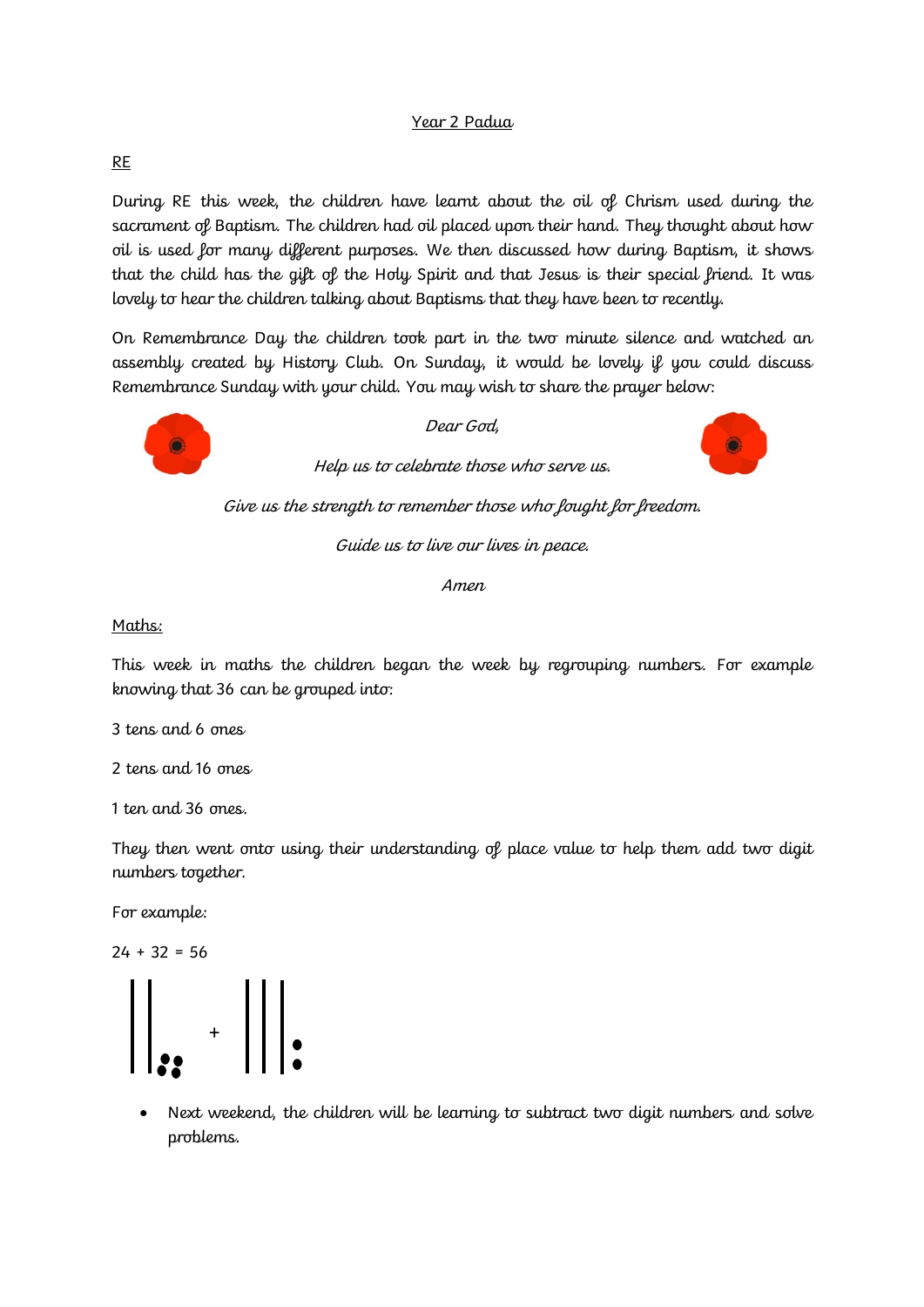This is the method we will be teaching this half term for subtraction:



English:

Our focus in English this week has been the painting below:



At the beginning of the week the children thought about everything that they could see within the painting, including small but important details like the lightening and rain. They worked together in small groups to write poems, thinking about building the pace of their poem, as the storm got heavier. We discussed the different senses, including the sounds they might hear, such as thunder.

Then the children used this painting and discussion of the different sentences to write a short piece of descriptive writing imagining they were either the tiger or a tiny ladybird on a leaf within the painting. They have been working really hard this week to use adjectives and wow words throughout their writing.

Next week's Wonder Words: